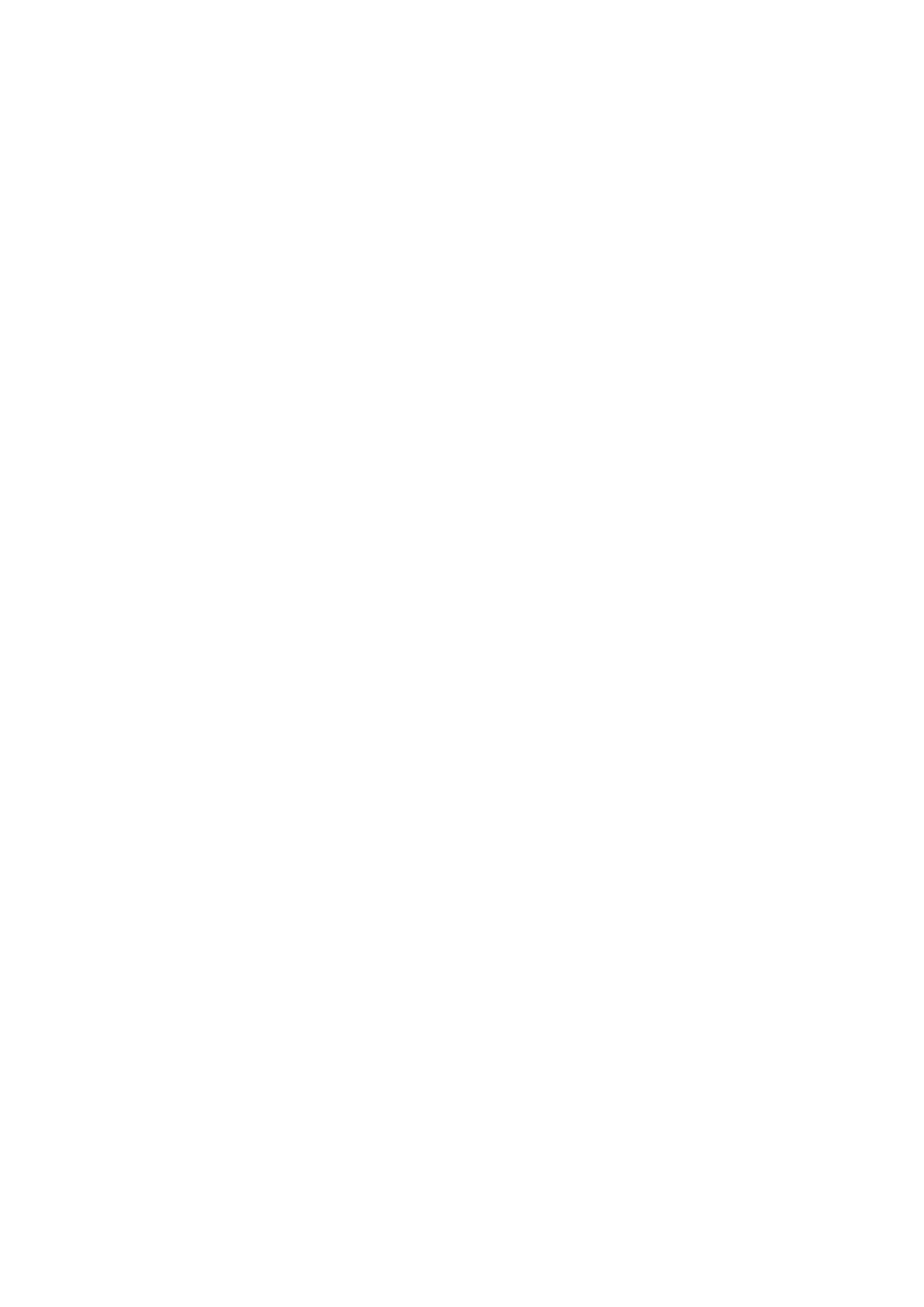

## REPUBLIC OF MOLDOVA

## Confidence Building Measure Return covering 2017

Convention on the Prohibition of the Development, Production and Stockpiling of Bacteriological (Biological) and Toxin Weapons and on their Destruction

Submitted to the United Nations on 15th April 2018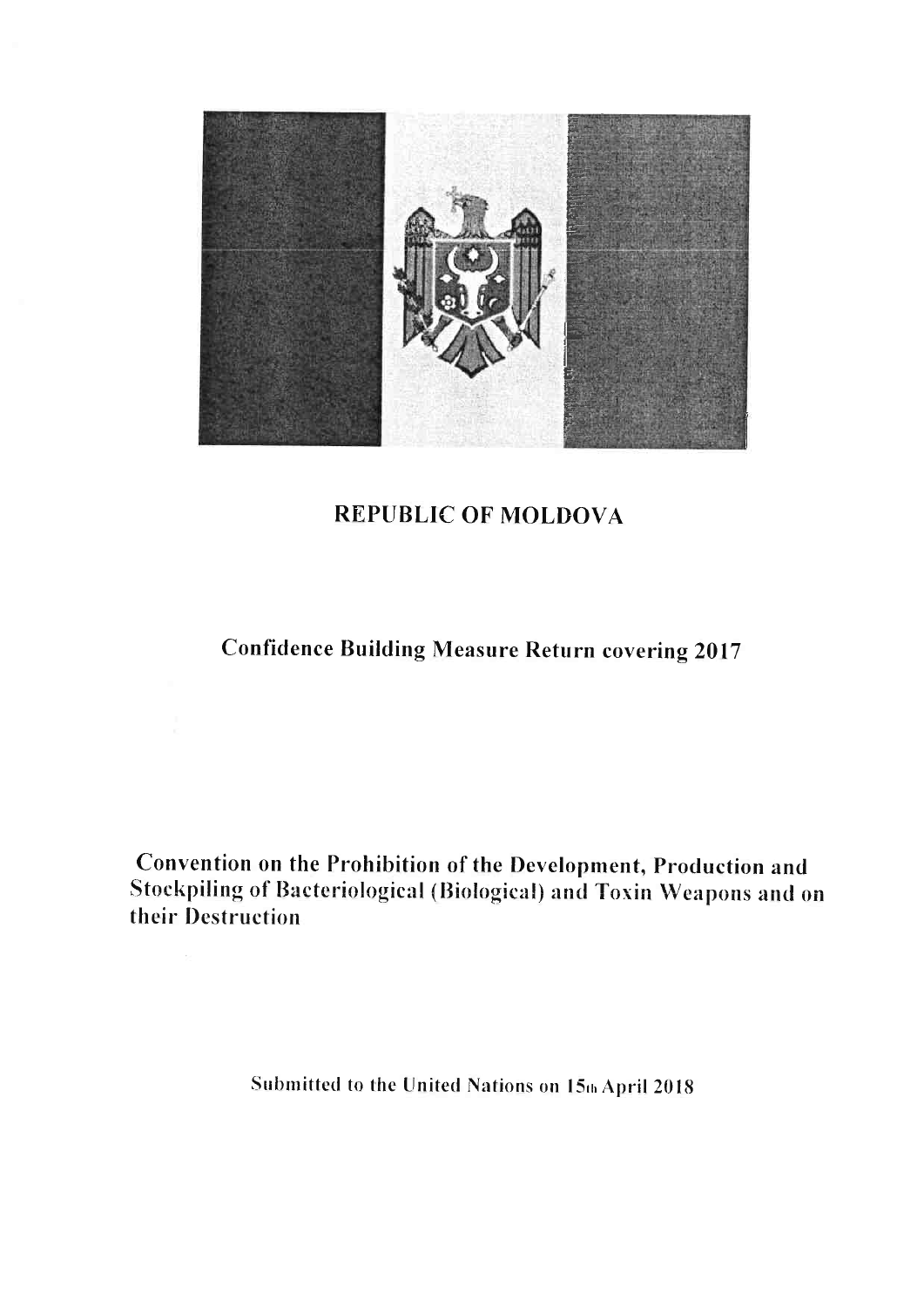| Declaration form on Nothing to Declare or                  |  |
|------------------------------------------------------------|--|
| Nothing New to Declare for use in the Information Exchange |  |

| Measure          | Nothing to declare | Nothing new to<br>declare | Year of last<br>declaration if nothing<br>new to declare |
|------------------|--------------------|---------------------------|----------------------------------------------------------|
| A, part 1        |                    | X                         | 2017                                                     |
| A, part $2(i)$   |                    | $_{\rm X}$                | 2017                                                     |
| A, part $2$ (ii) | 딱                  | N                         | 2017                                                     |
| F                |                    | Х                         | 2017                                                     |

Date: 15th April 2018 State Party to the Convention: REPUBLIC OF MOLDOVA Date of ratification/accession to the Convention: Moldova joined the BTWC on 5 $_{\rm th}$ November 2004, which entered into force for our coun on 28 January 2005. National Point of Contact: LTCOL Petru Morari, Ministry of Defense of the Republic of Moldova

Report of the Republic of Moldova to the United Nations Department for Disarmament Affairs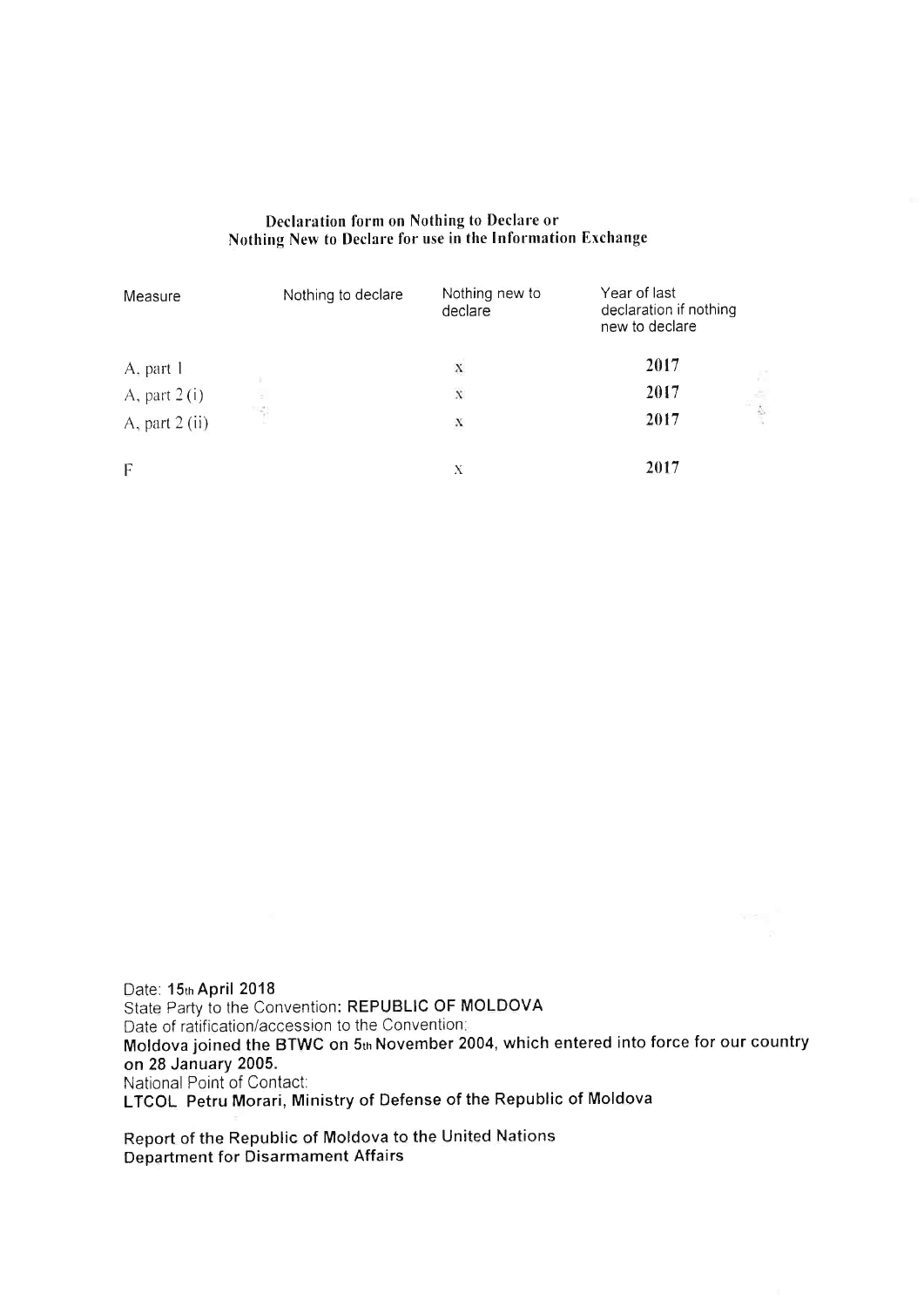| Pursuant to the procedural modalities agreed upon in April 1987 at the "Ad Hoc Meeting of Scientific and Technical<br>Experts for STATES Parties to the Convention on the Prohibition of the Development, Production, and Stockpiling of<br>Bacteriological (Biological) and Toxin Weapons and on Their Destruction," the Republic of Moldova submits the followir<br>information under Article V of the Convention:<br>Confidence Building Measure A, Part 1<br>Exchange of Data on Research Centres and Laboratories |                              |
|------------------------------------------------------------------------------------------------------------------------------------------------------------------------------------------------------------------------------------------------------------------------------------------------------------------------------------------------------------------------------------------------------------------------------------------------------------------------------------------------------------------------|------------------------------|
| <b>Confidence Building Measure A, Part 2</b><br>Exchanges of Information on National Biological Defense Research and Development Programs                                                                                                                                                                                                                                                                                                                                                                              | pages 4                      |
| (i) Declaration<br>(ii) Description<br>(iii) Facilities                                                                                                                                                                                                                                                                                                                                                                                                                                                                | page 5<br>pages 5<br>pages 6 |
| <b>Confidence Building Measure B</b><br>Exchange of Information on All Outbreaks of Infectious Diseases and Similar<br>Occurrences Caused by Toxins<br>(i) Background Information<br>(ii) Information on occurrences that seem to deviate from the norm                                                                                                                                                                                                                                                                | pages 9<br>pages $9-10$      |
| <b>Confidence Building Measure F</b><br>Declaration of Past Activities in Offensive and/or Defensive Biological<br>Research Programs                                                                                                                                                                                                                                                                                                                                                                                   | pages 11                     |
| <b>Confidence Building Measure G</b><br>Declaration of Licensed Human Vaccine Production Facilities                                                                                                                                                                                                                                                                                                                                                                                                                    | pages 11                     |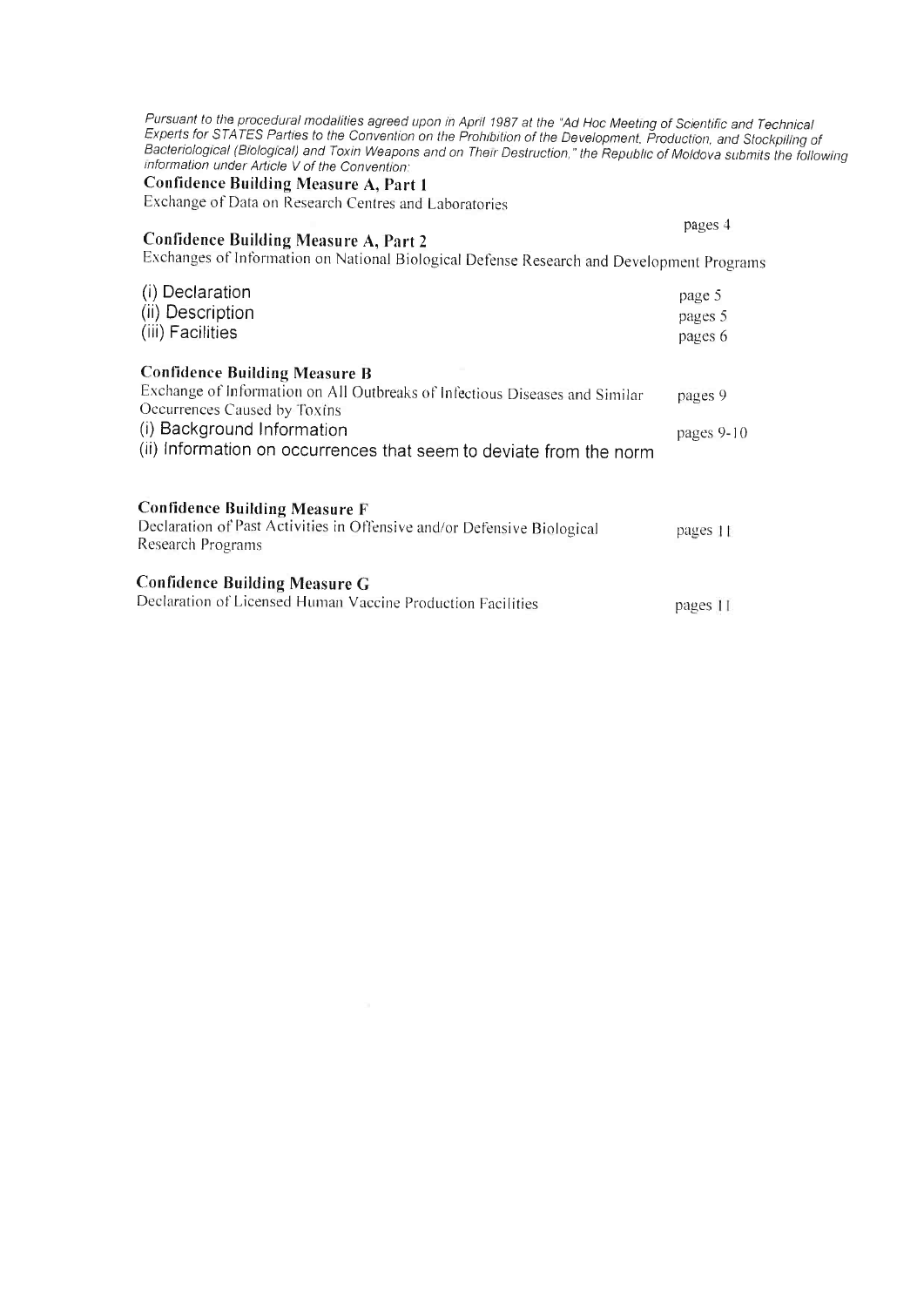#### Form A - Part 1 BWC - Confidence Building Measure

#### Exchange of data on research centres and laboratories

In accordance with the agreement at the Third Review Conference that States Parties provide data on "research centres and laboratories that meet very high national or international safety standards established for haridling, for permitted purposes, biological materials that pose a high individual and community risk or specialize in permitted biological activities directly related to the Convention," the Republic of Moldova is providing data on all facilities designated biosafety level 3 (BSL-3) that were operational during 2010. Data on a BSL-3 facility under the Ministry of Agriculture, currently under construction, will be included in future CBM submissions of the Republic of Moldova beginning with the submission covering the year the facility becomes operational.

The Republic of Moldova does not have maximum containment laboratories (BSL-4). Nothing new to declare than in Confidence Building Measure Return covering 2013 submitted by the Republic of Moldova in year 2014.

| Form A - Part 1 (ii) |     | The highest biosafety level facility on the Republic of Moldova's territory are: |
|----------------------|-----|----------------------------------------------------------------------------------|
| Biosafety Level 3    | Yes | National Center for Public                                                       |
|                      |     | Health, Ministry of Health                                                       |
| Biosafety level 2    | Yes | Republican Center for                                                            |
|                      |     | Veterinary Diagnostics,                                                          |
|                      |     | Ministry of Agriculture and                                                      |
|                      |     | Food Industry                                                                    |

Any additional relevant information as appropriate!

Nothing new to declare than in Confidence Building Measure Return covering 2015 submitted by the Republic of Moldova in year 2016, except:

Point 6 referring BSL-3 facility:

- Restricted access into the laboratory facility;

- One Biological Safety Cabinet Level-3 (BSC-L3) and three Biological Safety Cabinet Level-2 (BSC-L2) was purchases and installed, personal protective equipment is worn during the manipulation of infectious materials;

- Respiratory protective equipment is also available for use;

- The laboratory is separated from the areas that are open to unrestricted traffic flow within the building;

- Surfaces of walls, floors and ceilings are water-resistant and easy to clean;

- Ducted air ventilation system that provides sustained directional airflow within the laboratory from areas of lower potential contamination to areas of higher potential contamination is designed but it is old and needs renovation:

- Tree autoclave for the decontamination of contaminated waste material is available;

- Medical examination of all laboratory personnel who work in the laboratories is provided annually.

Republic of Moldova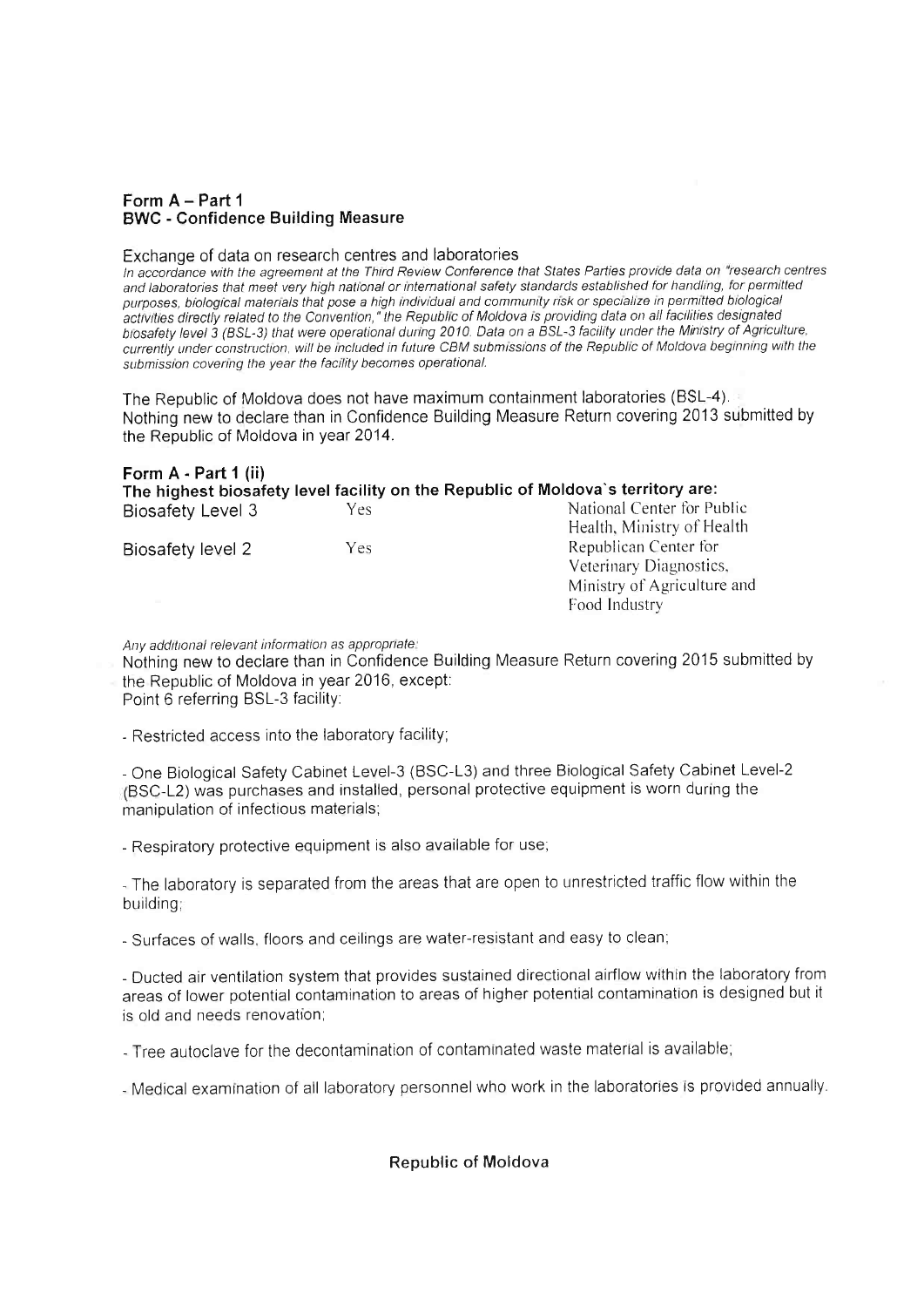#### 15thApril 2018

#### Form  $A - Part 2$  (i)

#### BWC - Confidence Building Measure

#### Exchange of information on national biological defence research and development programmes Declaration

Are there any national programmes to conduct biological defence research and development within the territory of the State Party, under its jurisdiction or control anywhere? Activities of such programmes would include prophylaxis, studies on pathogenicity and virulence, diagnostic techniques, aerobiology, detection, treatment, toxinology, physical protection, decontamination and other related research.

#### Yes

If the answer is Yes, complete Form A, part 2 (ii) which will provide a description of each programme

#### Form  $A - Part 2$  (ii)

#### BWC - Confidence Building Measure

#### Exchange of information on national biological defence research and development programmes description

State the objectives and funding of the programme and summarize the principal research and development activities conducted in the programme. Areas to by addressed shall include: prophylaxis, studies on pathogenicity and virulence, diagnostic techniques, aerobiology, detection, treatment, toxinology, physical protection, decontamination, and other related research

Nothing new to declare than in Confidence Building Measure Return covering 2016 submitted by the Republic of Moldova in year 2017

Republic of Moldova

15thApril 2018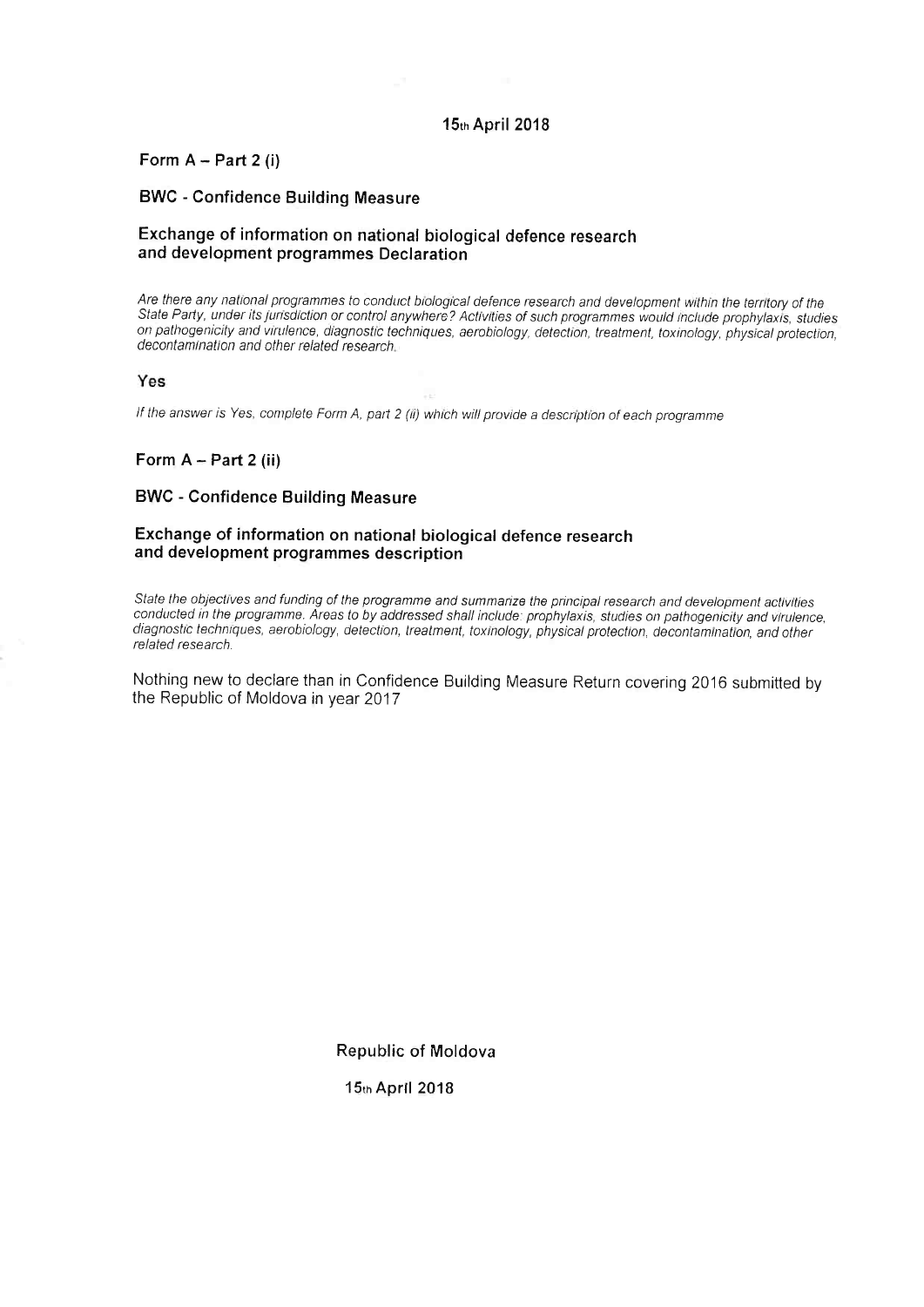#### Form A - Part 2 (iii)

#### **BWC - Confidence Building Measure** Exchange of information on national biological defence research and development programmes facilities

Nothing new to declare than in the Confidence Building Measure Return covering 2015 submitted by the Republic of Moldova in year 2016, with exception on: (vii) What are the funding levels for the following programme area:

#### Research 40,000 USA \$

(IX) Provide a list of publicly-available papers and reports resulting from the work published during the previous 12 months. (To include authors, titles and full references.)

#### Form B

#### **BWC - Confidence Building Measure** Exchange of Information on Outbreaks of Infectious Diseases and Similar Occurrences Caused by Toxins

Exchange of information on outbreaks of infectious diseases and similar occurrences caused by toxins, and on all such events that seem to deviate from the normal pattern as regards type, development, place, or time of occurrence. The information provided on events that deviate from the norm will include, as soon as it is available, data on the type of disease, approximate area affected, and number of cases.

#### Form B(i)

#### **BWC - Confidence Building Measure** Background Information on Outbreaks of Reportable Infectious Diseases Exchange of information on outbreaks of reportable infectious diseases

| <b>Human Diseases</b> |
|-----------------------|
| (cases)               |

| <b>Disease</b><br>Acute<br>encepha | 2008<br>$\overline{0}$ | 2009<br>$\bigcup$        | 2010<br>$\Omega$ | 2011<br>$\bigcap$ | 2012<br>$\left( \right)$ | 2013<br>$\left( \right)$ | 2014<br>$\bigcap$ | 2015<br>$\left( \right)$ | 2016<br>$\left( \right)$ | 2017<br>$\bf{0}$ |
|------------------------------------|------------------------|--------------------------|------------------|-------------------|--------------------------|--------------------------|-------------------|--------------------------|--------------------------|------------------|
| litis.                             |                        |                          |                  |                   |                          |                          |                   |                          |                          |                  |
| Acute<br>poliomy<br>elitis         | $\left( \right)$       | $\left( \right)$         | $\left( \right)$ | $\left( \right)$  | $\left( \right)$         | $\left( \right)$         | $\left( \right)$  | $\bigcap$                | $\left($                 | 0                |
| Anthrax                            | $\bigcirc$             | $\left( \right)$         | $\left($         |                   | $\left($                 | $\left( \right)$         | $\left( \right)$  | $\bigoplus$              | $\overline{1}$           | 10               |
| <b>Botulis</b><br>m                | $8\overline{)}$        | $\overline{\phantom{a}}$ | 18               | 13                | $\overline{\phantom{a}}$ | 21                       | 13                | 5                        | 8                        | 8                |
| Brucell<br>osis                    | $\left( \right)$       | $\left( \right)$         | $\left( \right)$ |                   | $\left( \right)$         | $\overline{()}$          | $\left( \right)$  | $\left( \right)$         | $\left($                 | $\theta$         |
| Cholera                            | $\left( \right)$       | $\theta$                 | $\overline{()}$  | $\Box$            | $\left( \right)$         | $\left( \right)$         | $\theta$          | $\left( \right)$         | $\bigcap$                |                  |
| Glander<br>San Corp.               | $\left( \right)$       | ( )                      | $\bigcirc$       | $\overline{()}$   | ()                       | $\left( \right)$         | $\left( \right)$  | $\left( \right)$         | $\left( \right)$         | $\theta$         |

 $\mathcal{S}$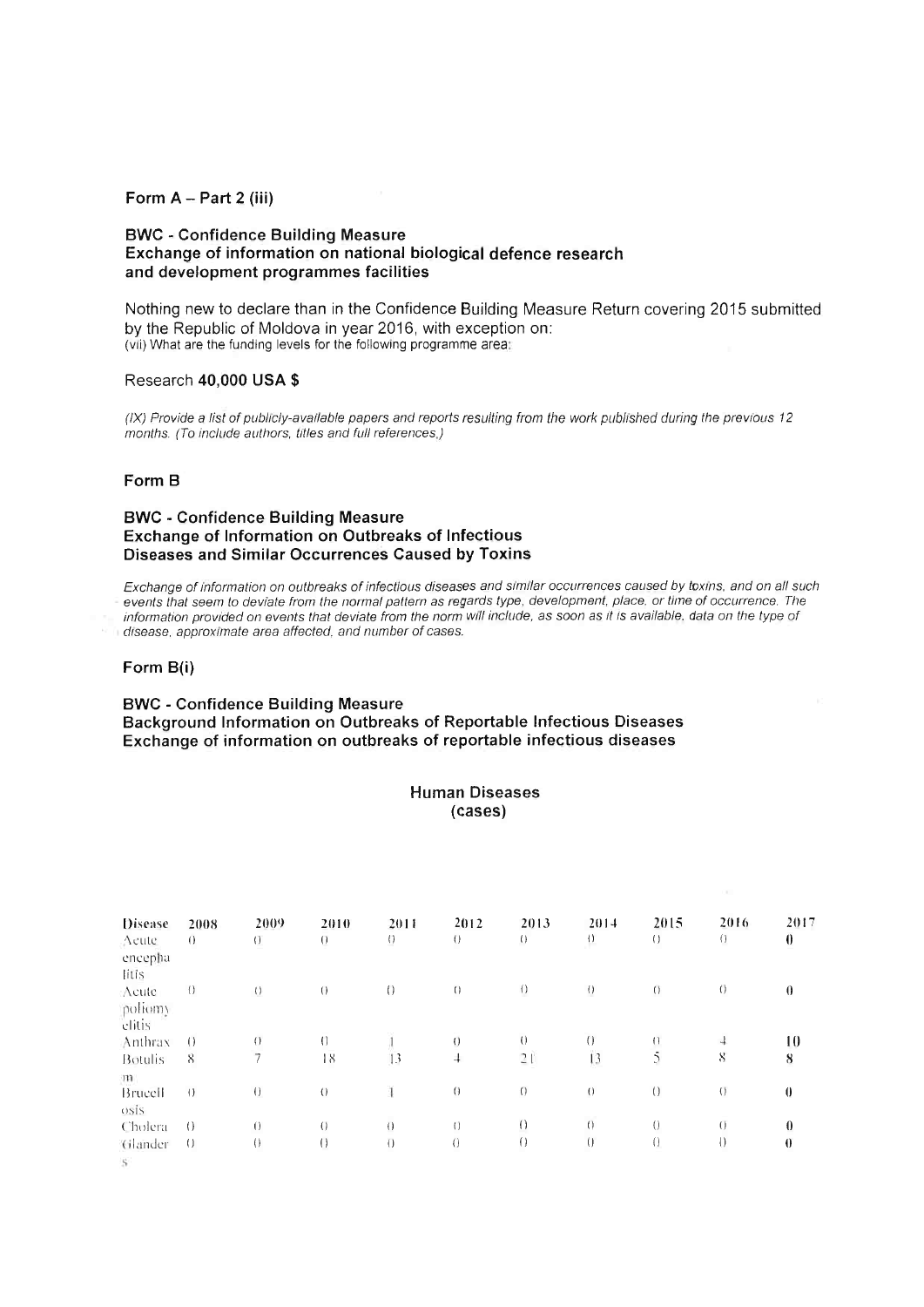| Diphthe                                   | $\overline{0}$   | $\theta$                         | $\theta$         | $\left\{ {}\right\}$ | $\boldsymbol{0}$   | $\theta$         | $\theta$         | $\theta$                     | $\theta$         | $\bf{0}$                |
|-------------------------------------------|------------------|----------------------------------|------------------|----------------------|--------------------|------------------|------------------|------------------------------|------------------|-------------------------|
| riam<br>Ornitho                           | $\overline{0}$   | $\overline{0}$                   | $\overline{0}$   | $\overline{0}$       | $\theta$           | $\overline{O}$   | $\overline{0}$   | $\theta$                     | $\overline{0}$   | $\pmb{0}$               |
| sis<br>Food<br>poisoni                    | $\Theta$         | $\theta$                         | $\overline{0}$   | $\overline{0}$       | $\overline{0}$     | $\theta$         | $\boldsymbol{0}$ | $\overline{0}$               | $\sigma$         | $\overline{2}$          |
| ng<br>Leptosp<br>irosis                   | $\overline{0}$   | $\overline{0}$                   | 13               | 17                   | 6                  | 13               | 5                | $\sqrt{6}$                   | $\overline{1}$   | 19                      |
| Meningi<br>tis                            | 62               | 47                               | 51               | 33                   | 39                 | 47               | 50               | 35                           | 28               | 12                      |
| Plaque                                    | $\overline{0}$   | $\theta$                         | $\theta$         | $\overline{0}$       | $\overline{0}$     | $\boldsymbol{0}$ | $\boldsymbol{0}$ | $\theta$                     | $\overline{0}$   | $\pmb{0}$               |
| Q-fever                                   | $\ddot{+}$       | $\overline{4}$                   | $\overline{2}$   | 6                    | $\overline{7}$     | 5                | $\overline{2}$   | $\overline{2}$               | $\theta$         | 5                       |
| Shigello<br>sis                           | 1955             | 1655                             | 1216             | 744                  | 592                | 511              | 256              | 464                          | 355              | 221                     |
| Smallpo<br>$\mathbf{X}$                   | $\theta$         | $\theta$                         | $\theta$         | $\overline{0}$       | $\theta$           | $\overline{0}$   | $\theta$         | $\overline{0}$               | $\boldsymbol{0}$ | $\bf{0}$                |
| Tularae<br>mia                            | $\theta$         | $\theta$                         | $\theta$         | $\sigma$             | E                  | $\overline{0}$   | $\overline{0}$   | $\overline{O}$               | $\overline{0}$   | $\mathbf{I}$            |
| Typhus<br>abdomi<br>nals                  | $\overline{c}$   | $\begin{array}{c} 1 \end{array}$ | $\mathfrak l$    | $\overline{0}$       | $\overline{0}$     | $\overline{0}$   | $\overline{0}$   | $\overline{O}$               | $\theta$         | $\bf{0}$                |
| Typhus<br>fever                           | $\boldsymbol{0}$ | $\theta$                         | $\overline{0}$   | $\overline{0}$       | $\theta$           | $\theta$         | $\overline{0}$   | $\theta$                     | $\theta$         | $\pmb{0}$               |
| Tubercu<br>losis                          | 3674             | 3623                             | 3578             | 3399                 | 3314               | 3113             | 3178             | 3746                         | 3068             | 3265                    |
| Viral<br>encepha<br>litis                 | $\theta$         | $\theta$                         | $\theta$         | $\overline{0}$       | $\theta$           | $\overline{0}$   | $\overline{0}$   | $\overline{O}$               | $\overline{0}$   | $\bf{0}$                |
| Viral<br>hemorrh<br>agic<br>fever         | $\overline{0}$   | $\overline{O}$                   | $\overline{0}$   | $\overline{0}$       | $\overline{0}$     | $\theta$         | $\theta$         | $\Omega$                     | $\overline{O}$   | $\bf{0}$                |
| Yellow<br>fever                           | $\overline{0}$   | $\Theta$                         | $\boldsymbol{0}$ | $\theta$             | $\overline{0}$     | $\theta$         | $\overline{0}$   | $\left\langle \right\rangle$ | $\overline{0}$   | $\overline{\mathbf{0}}$ |
| Viral<br>hepatitis                        | 1623             | 771                              | 575              | 379                  | 250                | 215              | 166              | 179                          | 237              | 633                     |
| Hepatiti<br>s <sub>r</sub>                | 1109             | 355                              | 198              | 101                  | 29                 | 16               | $\overline{t}$   | $\mathfrak{c}$               | 107              | 491                     |
| Hepatiti<br>$\overline{s}$ $\overline{B}$ | 347              | 269                              | 238              | 168                  | 124                | 95               | 95               | 62                           | 58               | 50                      |
| Hepatiti<br>sC                            | $\cal III$       | $\cal III$                       | 101              | 89                   | $7\,I$             | SO               | $\sqrt{q}$       | 76                           | 49               | 67                      |
| Other<br>and<br>unknow                    | $\theta$         | $\theta$                         | $\theta$         | $\theta$             | $\theta$<br>$\sim$ | $\theta$         | $\theta$         | $\theta$                     | $\overline{O}$   | $\bf{0}$                |

 $122\,$ 

 $\frac{1}{11}$ 

 $\mathcal{F}^{\mathcal{F}}$ 

# Republic of Moldova<br>15th April 2018

 $\mathbb{R}^n \times \mathbb{R}^n$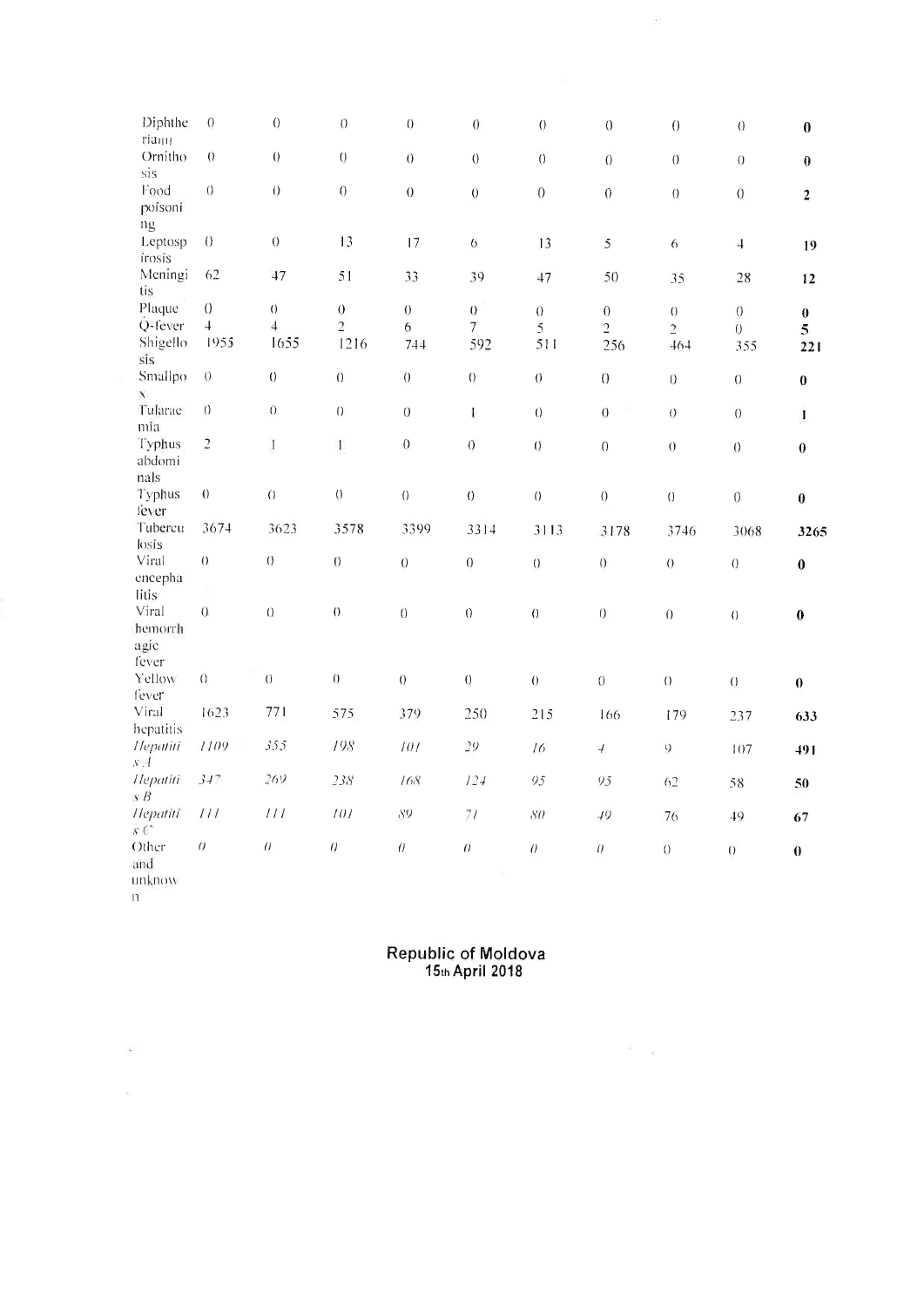## Form B(i)

## **BWC - Confidence Building Measure** Background Information on Outbreaks of Reportable Infectious Diseases<br>Exchange of information on outbreaks of reportable infectious diseases

### Animal Diseases (cases)

| 2009               |                                | 2010                | 2011                     |                                    | 2012                 |                                                             | 2013                  |                                | 2014                                                                                       |                  | 2015               | 2016                  | 2017                    |
|--------------------|--------------------------------|---------------------|--------------------------|------------------------------------|----------------------|-------------------------------------------------------------|-----------------------|--------------------------------|--------------------------------------------------------------------------------------------|------------------|--------------------|-----------------------|-------------------------|
| African            | $\theta$                       | $\overline{O}$      | $\theta$                 |                                    | $\left( \right)$     |                                                             | $\Theta$              |                                | $\left(\right)$                                                                            |                  | $\Omega$           | $\theta$              | $\pmb{0}$               |
| swine              |                                |                     |                          |                                    |                      |                                                             |                       |                                |                                                                                            |                  |                    |                       |                         |
| fever              |                                |                     |                          |                                    |                      |                                                             |                       |                                |                                                                                            |                  |                    |                       |                         |
| Anthrax            | $\overline{\mathbf{c}}$        | $\overline{5}$      | $\overline{c}$           |                                    | 4                    |                                                             | J.                    |                                | $\overline{c}$                                                                             |                  | $\mathbf{I}$       | 8                     | 1                       |
| Aujeszky           | $\mathbb{I}$                   | $\mathbf{1}$        | $\overline{0}$           |                                    | $\theta$             |                                                             | $\overline{0}$        |                                | $\theta$                                                                                   |                  | $\overline{()}$    | $\overline{O}$        | $\boldsymbol{0}$        |
| $\cdot$ s          |                                |                     |                          |                                    |                      |                                                             |                       |                                |                                                                                            |                  |                    |                       |                         |
| disease            |                                |                     |                          |                                    |                      |                                                             |                       |                                |                                                                                            |                  |                    |                       |                         |
| Brucello           | $\left\langle {}\right\rangle$ | $\overline{0}$      | $\overline{()}$          |                                    | $\left( \right)$     |                                                             | $\theta$              |                                | $\overline{()}$                                                                            |                  | $\left( \right)$   | $\theta$              | $\bf{0}$                |
| sis                |                                |                     |                          |                                    |                      |                                                             |                       |                                |                                                                                            |                  |                    |                       |                         |
| <b>Bacillus</b>    | $\overline{0}$                 |                     | $\theta$                 |                                    | $\overline{O}$       |                                                             | $\overline{\text{O}}$ |                                | $\mathbf{I}% _{t}\left  \mathbf{I}_{t}\right  =\mathbf{I}_{t}\left  \mathbf{I}_{t}\right $ |                  | $\left( \right)$   |                       | Ï,                      |
| larvae             |                                |                     |                          |                                    |                      |                                                             |                       |                                |                                                                                            |                  |                    |                       |                         |
| <b>Bratsot</b>     | $\overline{0}$                 | $\mathbf{I}$        | $\bigcirc$               |                                    | $\mathbf{I}$         |                                                             | $\Theta$              |                                | $\mathbf{1}$                                                                               |                  | $\theta$           | 0                     | $\bf{0}$                |
| Coli-              | 6                              | $\overline{1}$      | $\overline{5}$           |                                    | 6()                  |                                                             | $+5$                  |                                | 70                                                                                         |                  | 67                 | 0                     | $\bf{0}$                |
| bacterios          |                                |                     |                          |                                    |                      |                                                             |                       |                                |                                                                                            |                  |                    |                       |                         |
| is                 |                                |                     |                          |                                    |                      |                                                             |                       |                                |                                                                                            |                  |                    |                       | $\bf{0}$                |
| Contagiou          | $\bigcirc$                     | $\theta$            |                          | $\overline{()}$                    |                      | $\overline{0}$                                              |                       | $\theta$                       |                                                                                            | 1                |                    | $\left(\right)$       |                         |
| s Bovine           |                                |                     |                          |                                    |                      |                                                             |                       |                                |                                                                                            |                  |                    |                       |                         |
| Pleuro-            |                                |                     |                          |                                    |                      |                                                             |                       |                                |                                                                                            |                  |                    |                       |                         |
| pneumoni           |                                |                     |                          |                                    |                      |                                                             |                       |                                |                                                                                            |                  |                    |                       |                         |
| $\mathfrak{a}$     |                                | 32                  | $\left(\right)$          |                                    | $\tilde{\mathbb{C}}$ |                                                             | 38                    |                                | $\tilde{5}$                                                                                |                  | $8\,$              | $\left( \right)$      | $\mathbf{I}$            |
| Enzootic           | 24                             |                     |                          |                                    |                      |                                                             |                       |                                |                                                                                            |                  |                    |                       |                         |
| Bovine<br>Leukosis |                                |                     |                          |                                    |                      |                                                             |                       |                                |                                                                                            |                  |                    |                       |                         |
| Epizootic          | $\cup$                         | $\overline{\Omega}$ |                          | $\overline{()}$                    |                      | $\left\langle {}\right\rangle$                              |                       | $\left\langle {}\right\rangle$ |                                                                                            | $\big($          |                    | $\left( \right)$      | $\boldsymbol{0}$        |
| Hemorrha           |                                |                     |                          |                                    |                      |                                                             |                       |                                |                                                                                            |                  |                    |                       |                         |
| gic Virus          |                                |                     |                          |                                    |                      |                                                             |                       |                                |                                                                                            |                  |                    |                       |                         |
| Disease            |                                |                     |                          |                                    |                      |                                                             |                       |                                |                                                                                            |                  |                    |                       |                         |
| Epizootic          | $\left( \right)$               | $\left( \right)$    |                          | $\left( \right)$                   |                      | $\Theta$                                                    |                       | $\theta$                       |                                                                                            | $\Theta$         |                    | $\left( \right)$      | $\boldsymbol{0}$        |
| Lymphang           |                                |                     |                          |                                    |                      |                                                             |                       |                                |                                                                                            |                  |                    |                       |                         |
| itis               |                                |                     |                          |                                    |                      |                                                             |                       |                                |                                                                                            |                  |                    |                       |                         |
| Leptospiro.        | $\left(\cdot\right)$           | Ï.                  |                          | $\left\langle \cdot \right\rangle$ |                      | $\left(\cdot\right)$                                        |                       | $\cup$                         |                                                                                            | $\{\,\}$         |                    | $\overline{()}$       | $\overline{0}$          |
| sis                |                                |                     |                          |                                    |                      |                                                             |                       |                                |                                                                                            |                  |                    |                       |                         |
| Lumpy              | $\left( \right)$               | $\overline{()}$     |                          | $\hbox{O}$                         |                      | $\left\langle {}\right\rangle$                              |                       | $\cup$                         |                                                                                            | $\left( \right)$ |                    | $\overline{()}$       | $\theta$                |
| Skin               |                                |                     |                          |                                    |                      |                                                             |                       |                                |                                                                                            |                  |                    |                       |                         |
| Disease            |                                |                     |                          |                                    |                      |                                                             |                       |                                |                                                                                            |                  |                    |                       |                         |
| Newcastle          | $\left( \right)$               | $\left( \right)$    |                          | $\theta$                           |                      | $\begin{array}{c} \begin{array}{c} \end{array} \end{array}$ |                       | $\overline{()}$                |                                                                                            | $\mathbf{1}$     |                    | $\overline{()}$       | $\theta$                |
| disease            |                                |                     |                          |                                    |                      |                                                             |                       |                                |                                                                                            |                  |                    |                       |                         |
| Malignant          | $\left( \right)$               | ŧ                   |                          | $\cup$                             |                      | $\left\langle {}\right\rangle$                              |                       | $\overline{()}$                |                                                                                            | $\mathbf{I}$     |                    | $\bigcap$             | $\overline{0}$          |
| Edema              |                                |                     |                          |                                    |                      |                                                             |                       |                                |                                                                                            |                  |                    |                       |                         |
| Pasteurel          | 3()                            | 27                  | 12                       |                                    | 22                   |                                                             | 22                    |                                | 27                                                                                         |                  | $\vert \downarrow$ | $\left(\cdot\right)$  | $\boldsymbol{0}$        |
| losis              |                                |                     |                          |                                    |                      |                                                             |                       |                                |                                                                                            |                  |                    |                       |                         |
| Rabies             | 49                             | $68$                | 45                       |                                    | 59                   |                                                             | $1 - 1()$             |                                | 66                                                                                         |                  | 209                | 128                   | 130                     |
| Rubella            | $\bigcirc$                     | $\bigcap$           |                          | $\theta$                           |                      | $\left( \right)$                                            |                       | $\overline{()}$                |                                                                                            | $\left( \right)$ |                    | $\Omega$              | $\overline{\mathbf{0}}$ |
| Rujetul            | $\overline{a}$                 | $\downarrow$        | $\overline{\mathcal{A}}$ |                                    | $\ddot{\phantom{1}}$ |                                                             | $\mathfrak{Z}$        |                                | $\mathfrak{1}$                                                                             |                  | $\overline{+}$     | $\left( \, \right)$   | $\overline{\mathbf{0}}$ |
| Rinitis            | $\left( \right)$               | $\left(\right)$     |                          | $\left(\right)$                    |                      | $\left\{ \right\}$                                          |                       | $\left( \right)$               |                                                                                            | $\left( \right)$ |                    | $\overline{\text{O}}$ | $\boldsymbol{0}$        |
| atrofica           |                                |                     |                          |                                    |                      |                                                             |                       |                                |                                                                                            |                  |                    |                       |                         |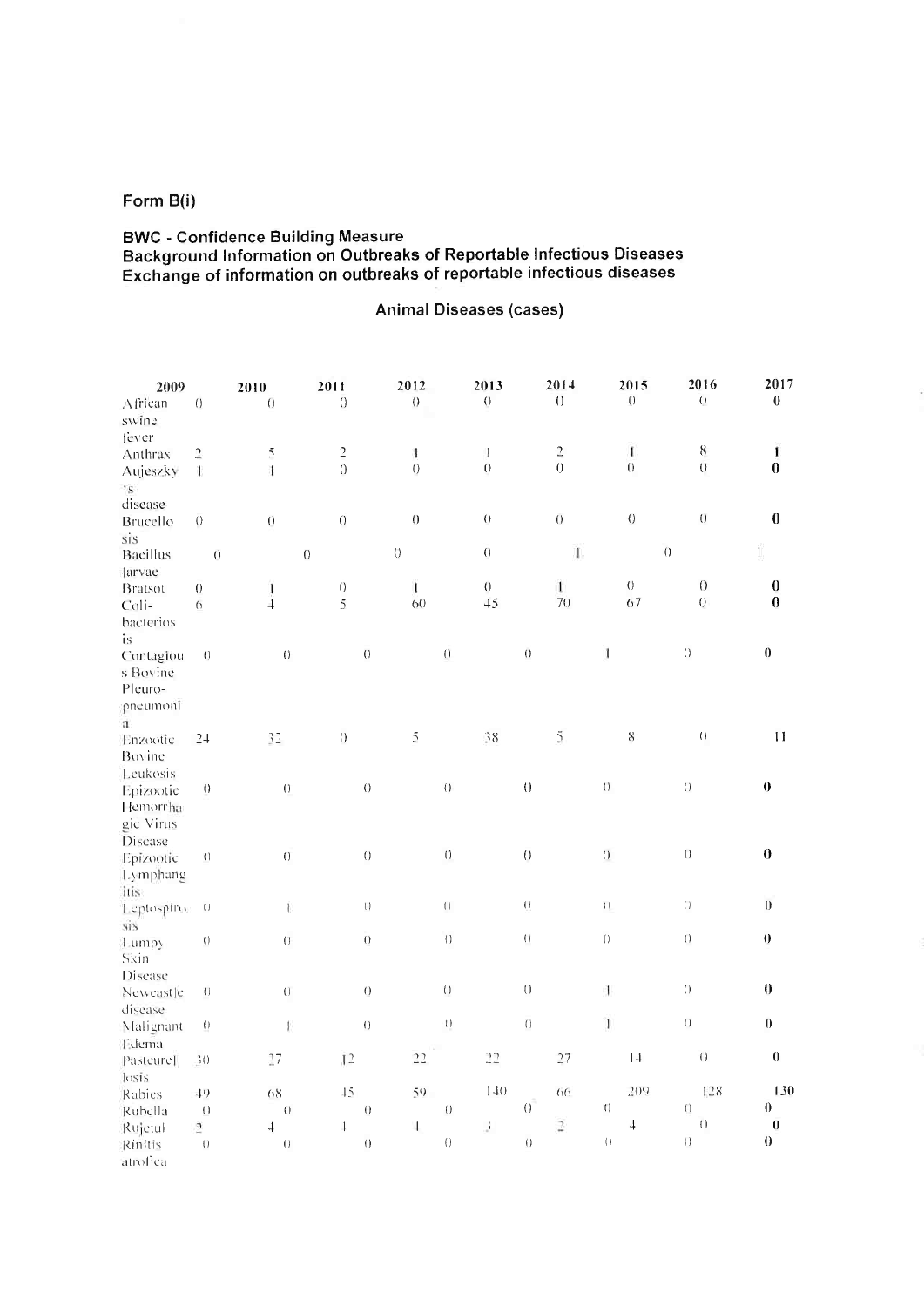| Salmonela<br>typhi  | 6        | $\overline{c}$ | 3              | 43       | 29         | 17       | $\theta$       | $\bf{0}$ |
|---------------------|----------|----------------|----------------|----------|------------|----------|----------------|----------|
| Swine<br>versieular | $\sigma$ |                | $\overline{0}$ | $\left($ | $\bigcirc$ | $\left($ | $\theta$       | $\theta$ |
| disease             |          |                |                |          |            |          |                |          |
| Teschen             | $\theta$ | $\theta$       | 0              | 0        | $\theta$   |          | $\left($       | 0        |
| disease             |          |                |                |          |            |          |                |          |
| Tularemia           | $\theta$ | $\bigcirc$     | $\left($       | $\sigma$ | 0          | 0        | 0              | $\theta$ |
| Tuberculo           |          | $\theta$       | 0              | $\theta$ | $\theta$   |          | $\overline{0}$ | $\bf{0}$ |
| sis                 |          |                |                |          |            |          |                |          |
| (Bovine)            |          |                |                |          |            |          |                |          |
| TB)                 |          |                |                |          |            |          |                |          |

Republic of Moldova<br>15th April 2018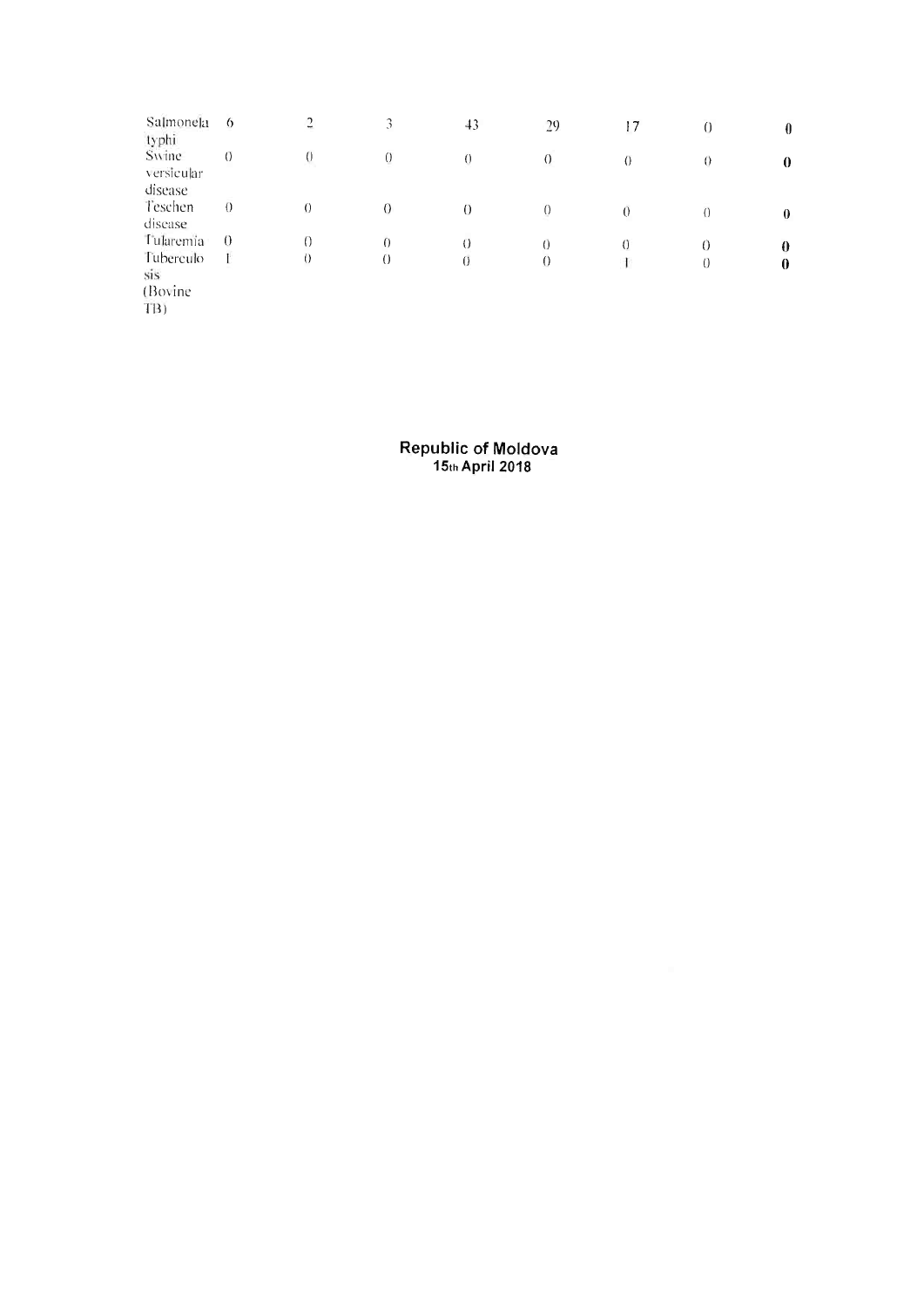## Revised forms for the submission of the Confidence-Building **Measures**

At the Third Review Conference it was agreed that all States Parties present the following declaration, later amended by the Seventh Review Conference:

### Declaration form on Nothing to Declare or Nothing New to Declare for use in the information exchange

| Measure                 | Nothing to declare        | Nothing<br>new to<br>declare | Year of last<br>declaration if<br>nothing new to<br>declare |
|-------------------------|---------------------------|------------------------------|-------------------------------------------------------------|
| A, part 1               | $\boldsymbol{\mathrm{V}}$ |                              |                                                             |
| A, part 2 (i)           | $\boldsymbol{\mathrm{V}}$ |                              |                                                             |
| $\Lambda$ , part 2 (ii) | V                         |                              |                                                             |
| A, part 2 (iii)         | $\bar{\mathbf{V}}$        |                              |                                                             |
| $\sf{B}$                |                           |                              |                                                             |
| $\mathcal{C}$           | $\bar{\mathbf{V}}$        |                              |                                                             |
| $\frac{1}{2}$ .         | $\boldsymbol{\mathsf{V}}$ |                              |                                                             |
| Ħ                       | $\bf V$                   |                              |                                                             |
| $\mathsf{G}$            | V                         |                              |                                                             |

(Please mark the appropriate box(es) for each measure with a tick, and fill in the year of last declaration in the last column where applicable.)

#### Date: 15 april 2018

State Party to the Convention: Republic of Moldova

Date of ratification/accession to the Convention: 5 november 2004

National point of contact: National Agency for Food Safety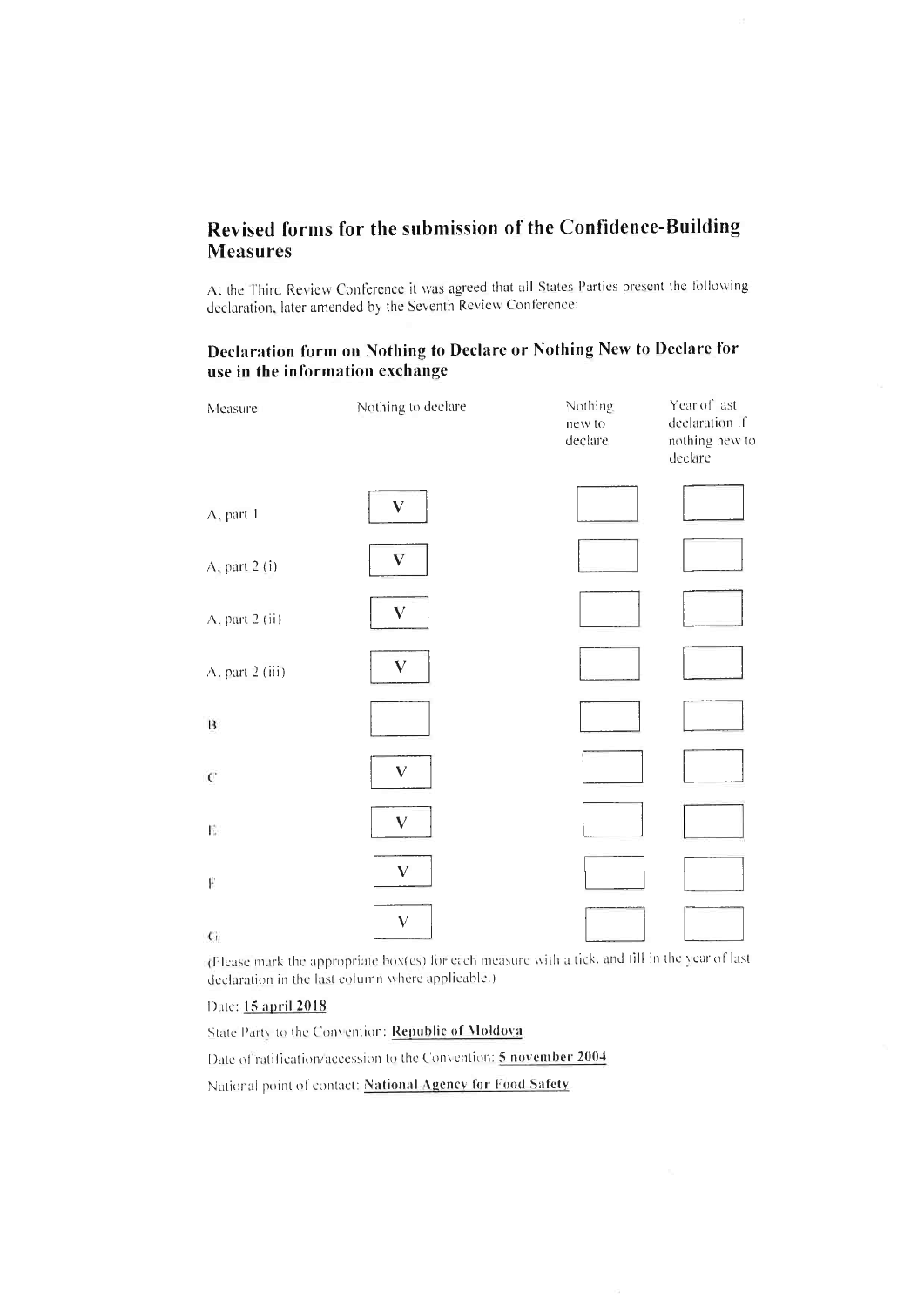## Active promotion of contacts

The Third Review Conference agreed that States parties continue to implement the following:

"Active promotion of contacts between scientists, other experts and facilities engaged in biological research directly related to the Convention, including exchanges and visits for joint research on a mutually agreed basis."

In order to actively promote professional contacts between scientists, joint research projects and other activities aimed at preventing or reducing the occurrence of ambiguities, doubts and suspicions and at improving international cooperation in the field of peaceful bacteriological (biological) activities, the Seventh Review Conference encouraged States parties to share forward looking information, to the extent possible,

on planned international conferences, seminars, symposia and similar events dealing with biological research directly related to the Convention, and

on other opportunities for exchange of scientists, joint research or other measures to promote contacts between scientists engaged in biological research directly related to the Convention,

including through the Implementation Support Unit (ISU) within the United Nations Office for Disarmament Affairs.